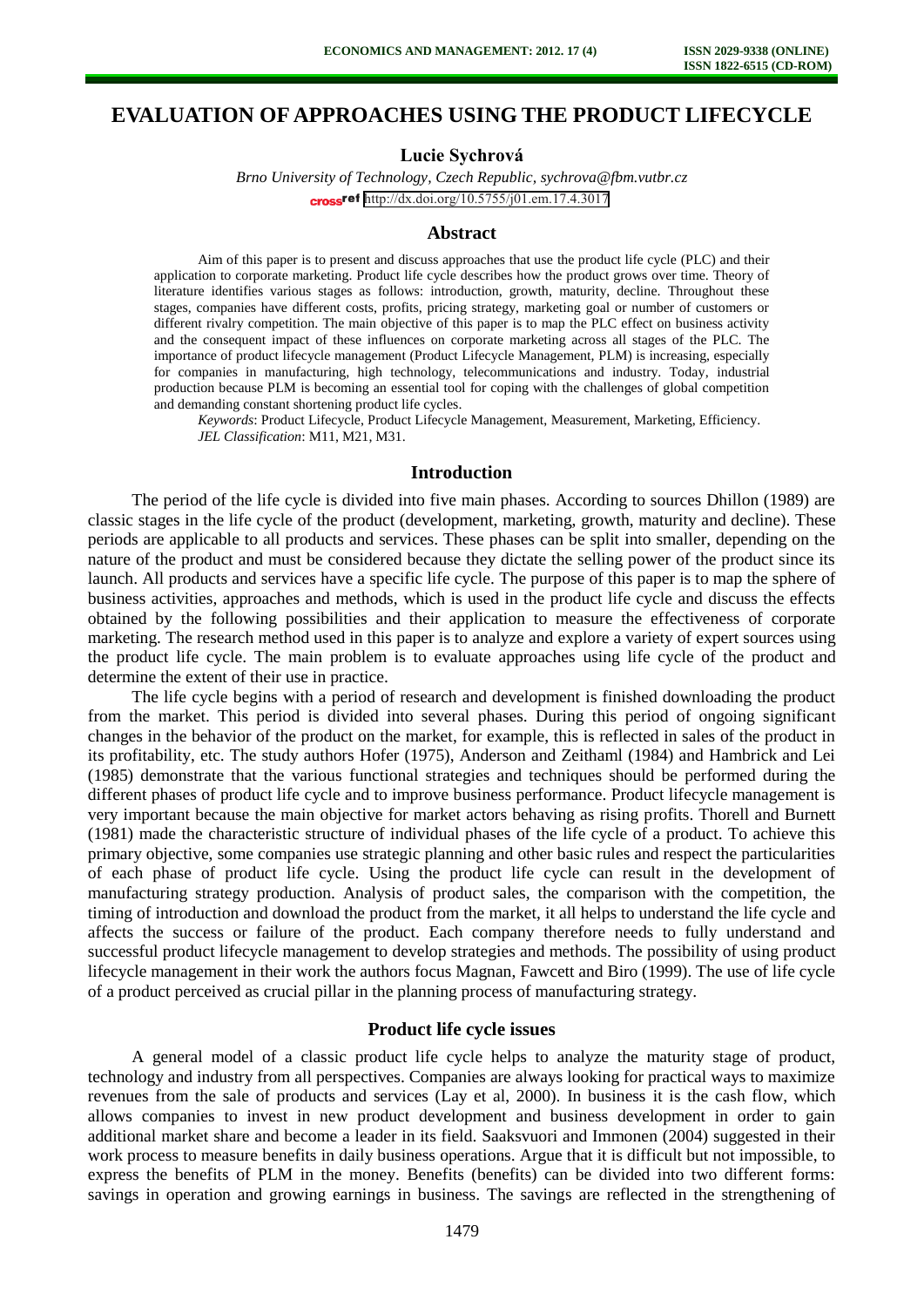operational activities and reduce costs and improve labor productivity, while new business opportunities are perhaps more a matter of strategy. The PL focus on the possibility of saving material costs, improve productivity and the cost of achieving the required quality. They discuss the potential of which any such matter, together with that appropriate indicators to measure. Qian, Burritt (2011) are dedicated to adding value throughout the product life cycle and reducing the cost of the product. The introduction of product lifecycle management makes it possible to improve the quality manufacturers and feature articles. Instrument for the particular technological innovation or changing customer requirements and their incorporation into the product life cycle (Roy, 2000).

Aurich, Fuchs, Wagenknecht (2006) looks at the life cycle as the starting point for designing a systematic combination of technical services related to the product of the corresponding business processes. Support his research oriented development life cycle of products and related technical services. Che (2009) examines the pricing strategy based on product life cycle, by the decision-making model based on genetic algorithm. The proposed user interface helps businesses to select the appropriate price and design production capacity. Federico, Massimo, Koh (2010) deal with life cycle assessment in terms of the supply chain. Their goal was to create a model applicable to investment management firms in the supply chain operating in the field of fashion industry, where it is necessary to count with a low level of stability and predictability. Dunk (2004) argues that the analysis of product life-cycle cost is considered to be significant for companies with international competition and the need for ongoing technological change. It emphasizes that rapid technological change and shortened product life cycles mean that the life-cycle cost analysis of the product is crucial for organizations. In their study, the author shows the cost-efficiency analysis across randomly selected firms. Eger, Drukker (2010) test and give empirical evidence of the existence of consecutive phases of product throughout the product lifecycle. Complementing the classic stages of the life cycle of six other quality product phases. This is the functionality, price, design, manufacturing technology, strategy and promotional presentations. Hashimoto (2003) theory unifies the life cycle of a product with the development of education in a university environment. It creates a file kvantitavního evaluate the development of higher education.

## **Approaches including life-cycle perspective**

Managing business results in various stages of PL using appropriate metrics in their work and devote Saaksvuori Immonen (2004). Enumerate the current indicators for measuring corporate performance, including examples of how these metrics to use in daily traffic. The metrics used to measure the performance of the product in the currently ongoing phase PL must comply with both the phases, and the strategic goals of the company. For example, the stage of development and marketing of state as an appropriate metric "response time" for the incoming phase of growth "for start-up" for the incoming phase of maturity "number of product changes and their nature" and for the decay phase of "number of hours needed to meet customer requirements".

The time frame in which you can measure the effectiveness of the work, has a different life cycle stages. The measured interval is the estimated time that elapses from the implementation of a marketing activity to business operations to achieve the effect. The life cycle thus helps to determine the time horizon and a real picture of managers and business owners what and for how long can bring marketing. Novotny et al. (2010) classifies the effects of setting and working range, depending on the success of projects (such as marketing activities) to assess over time, such as the division to:

- immediate effects
- effective within six months after the introduction,
- effective over a half years after introduction.

Management companies usually expects and supports the achievement of most immediate effects. On the other hand, but practice shows (Miller, Cioffi (2004); Kerssens Cook (1997)), and most importantly that the strategic effects are achieved through a longer period of time, which is characteristic of such effects associated with the implementation of major marketing campaigns .

The research carried out by relevant sources ( in Table 1.), it is clear that the various functional strategies and techniques should be performed during the different phases of product life cycle and to improve business performance. Product lifecycle management is very important because the main objective for market actors behaving as rising profits. The authors recommend research papers to respect the basic rules and particularities of each phase of product life cycle. Using the product life cycle can result in the development of manufacturing strategy production. Analysis of product sales, the comparison with the competition, the timing of introduction and download the product from the market, it all helps to understand the life cycle and affects the success or failure of the product. Each company therefore needs to fully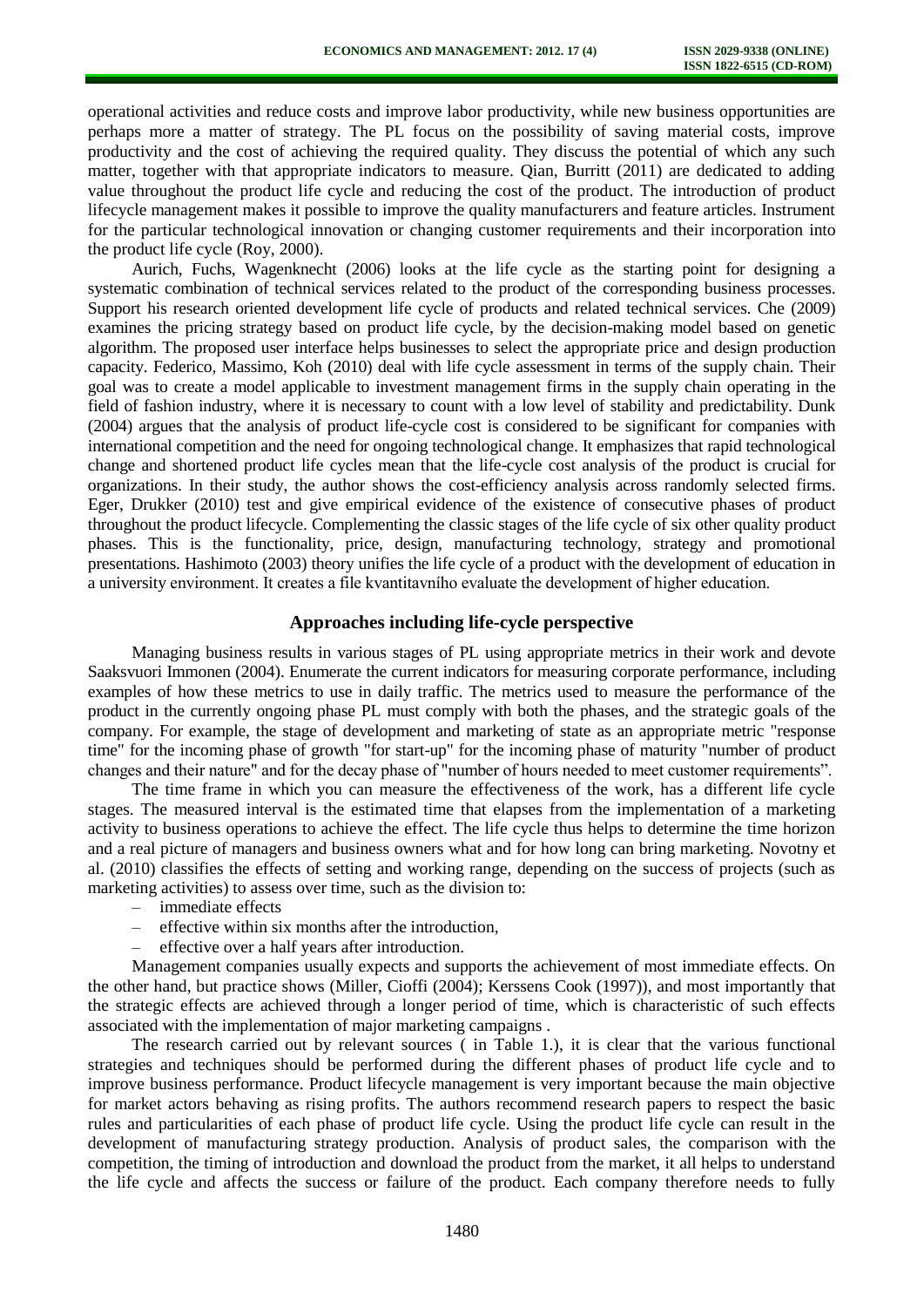understand and successful product lifecycle management to develop strategies and methods. The knowledge of the life cycle can be drawn so as to assess the effectiveness of marketing activities.

| <b>Autor</b>       | <b>Rok</b> | <b>Hledisko</b> | Přístup                                                                  |  |
|--------------------|------------|-----------------|--------------------------------------------------------------------------|--|
| Drucker            | 1954       | Marketing       | Characterization of marketing as "all business", seen from the           |  |
|                    |            |                 | perspective of its final results, therefore, from a customer perspective |  |
| Webster            | 1988       | Marketing       | The original purpose of introducing the concept of marketing was         |  |
|                    | 1992       |                 | to meet the specific wishes and needs, focus on marketing                |  |
| Payne              | 1988       |                 | orientation                                                              |  |
| Kotler             | 1977       | Marketing       | Design methods of measuring the usefulness of marketing                  |  |
| O'Sullivan et al.  | 2009       | Measurement     |                                                                          |  |
| Shapiro            | 1998       | Marketing       | Record the difference between market and marketing orientation,          |  |
| Kohli, Jaworski    | 1990       |                 | orientation<br>differentiated<br>marketing<br>concept,<br>customer       |  |
| Lošťáková          | 2009       |                 | relationship management                                                  |  |
| Pavlov, Bourne     | 2011       | Efficiency      | Theoretical model of the influence of measuring effectiveness on         |  |
| Novotný et al.     | 2010       |                 | company performance                                                      |  |
| Miller, Cioffi     | 2004       |                 |                                                                          |  |
| Neely,             | 1995       | <b>Business</b> | Support for corporate management and other activities                    |  |
| Bourne et al.      | 2005       | performance     |                                                                          |  |
| Griffith, Neely    | 2009       |                 |                                                                          |  |
| Loch, Tapper       | 2002       | Efficiency      | A combination of several types of scales, not only financial             |  |
| Učeň               | 2008       |                 | measurement metrics for cutting hard and soft metrics definitions        |  |
| Davis              | 2007       |                 |                                                                          |  |
| Bahadir, Kapil     | 2002       |                 |                                                                          |  |
| Greenyer           | 2006       |                 |                                                                          |  |
| Bacon              | 2004       | Measurement     | Effects expressed in various types of indicators                         |  |
| Kaplan, Norton     | 2000       | <b>Business</b> | The method of measuring effectiveness of corporate activities            |  |
| Seggie, Cavusgil,  | 2007       | performance     |                                                                          |  |
| Phelan             |            |                 |                                                                          |  |
| Lagrost et al.     | 2010       | Measurement     | Non-metric measurement of quality values in business                     |  |
| Lagrosen et al.    | 2012       |                 |                                                                          |  |
| Zahay, Griffin     | 2010       | Measurement     | Strategic survey of corporate success                                    |  |
| Mondragon et al.   | 2011       | Measurement     | Measuring the performance of supply chains                               |  |
| Saaksvuori,        | 2004       | <b>PLM</b>      | Managing business results in PLC                                         |  |
| Immonen            |            |                 |                                                                          |  |
| Anderson,          | 1984       |                 |                                                                          |  |
| Zeithaml           |            |                 |                                                                          |  |
| Kotler, Armstrong  | 2004       | <b>PLC</b>      | The basic concept PLC and definition of properties of individual         |  |
| Wasson             | 1978       |                 | PLC phases                                                               |  |
| Dhillon            | 1989       |                 |                                                                          |  |
| Eger, Drukker      | 2010       |                 |                                                                          |  |
| Aurich, Fuchs,     | 2006       |                 |                                                                          |  |
| Wagenknecht        |            |                 |                                                                          |  |
| Qian, Burritt      | 2011       | <b>PLC</b>      | Increasing the value of the product across PLC, pricing strategy         |  |
| Hashimoto          | 2003       |                 | based on PLC                                                             |  |
| Che                | 2009       |                 |                                                                          |  |
| Federica, Massimo, | 2010       | <b>PLC</b>      | PLC evaluation from the perspective of supply chain costs                |  |
| Koh                |            |                 |                                                                          |  |
| Dunk               | 2004       |                 |                                                                          |  |

|  |  |  |  | Table 1. Summary of the main approaches |
|--|--|--|--|-----------------------------------------|
|--|--|--|--|-----------------------------------------|

# **Conclusions**

Basic techniques of product lifecycle management are used to optimize income from product sales, while respecting market position and its life-cycle stage. These techniques are the basis of marketing or strategic management and are used by many global companies. They include know-how and effective procedures for improving the product, and its replacement by a new end sales. The basis for the understanding of these strategies is a theoretical analysis of the model life cycle. The investigation, the following findings: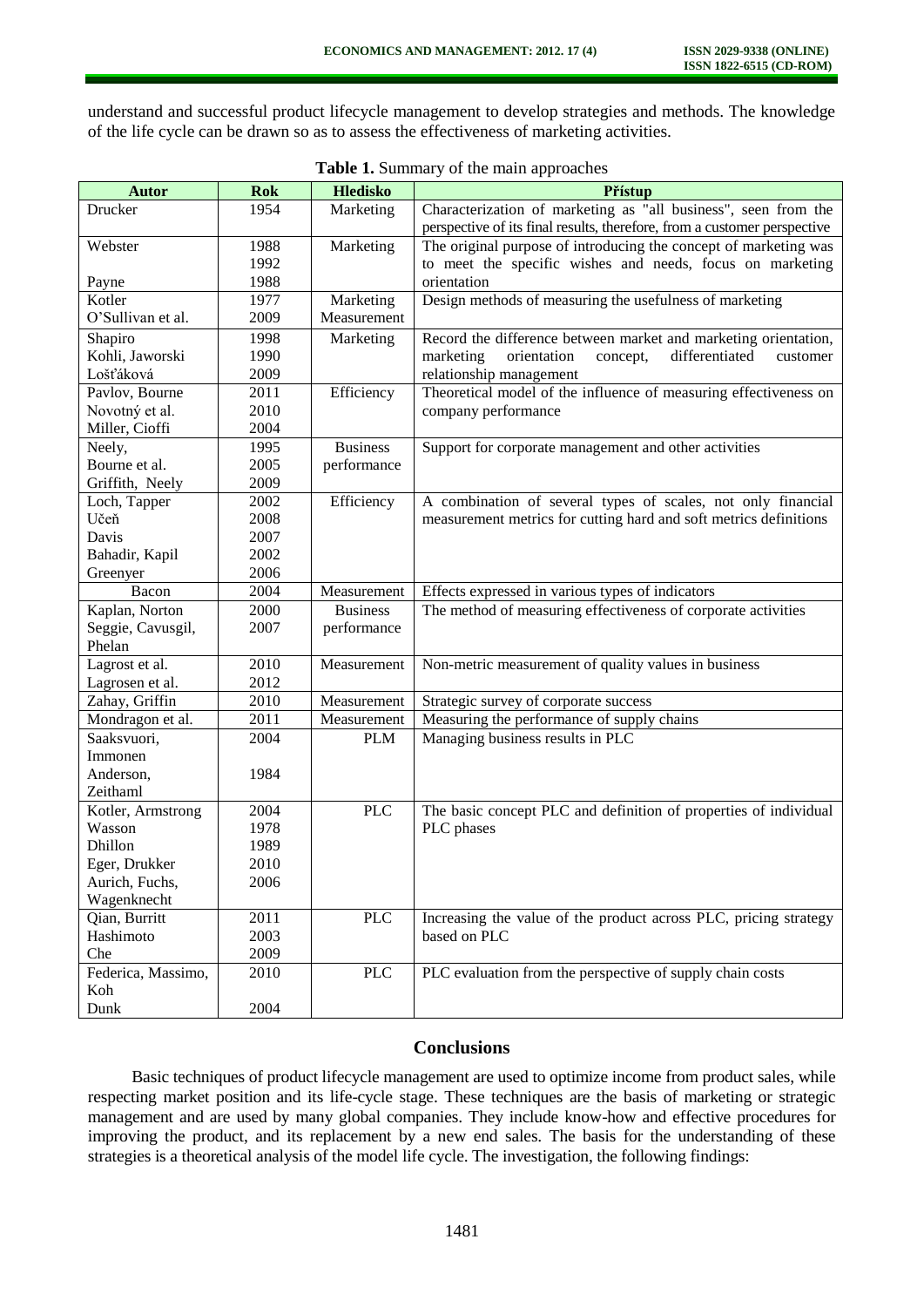- Shift changes in the requirements for the product during the period of time makes the product life cycle model very difficult. The duration of these changes, almost impossible to predict, makes a distinction between the level of product sales in the imagination and reality.
- There are many products that do not follow the curve of the product life cycle mentioned above.
- Product life cycle is not entirely dependent on the timing mentioned above. It depends on other parameters such as policy management, strategies for company decisions, trends in the markets. These parameters are difficult to determine apredikci, therefore, not included in the lifecycle. There are three different types of products: product class (car), product model (automatic, family car, SUV) brand and product sector (Skoda Fabia). The life cycle of product class reflects changes in market segments and lasts longer than the product life cycle model or brand. From another point of view of product life cycle model or brand competitiveness shows the company (sales, profits) and therefore more closely follows the model of the product lifecycle. However, an experienced product manager must be able to discern at what stage is just the product, regardless of the problems discussed above.
- Follow the set of data on product behavior in the last period of 3 to 5 years (information includes prices, piesec sold, profit margin, return on investment ROI, market share, the total value of product).
- Analyze the short-term competitive strategy (analysis of new products emerging on the market, reported production increases competition, product innovation, advertising).
- Analyze the competition, while respecting its market share
- Follow the life cycle of information on similar products that will help to correctly estimate the life cycle of our new product.
- Estimate the volume of sales in the 3 to 5 years from the beginning to market
- Estimate the total costs to sell for 3 to 5 years from the start of sales (development, production, advertising).

## **References**

- 1. Anderson, C.R., Zeithaml, C.P. (1984). Stage of the product life cycle, business strategy and business performance. Academy of Management Journal, Vol. 27, No. 1, pp. 5-24.
- 2. Aurich, J.C., Fuchs, C., Wagenknecht, C. (2006). *Life cycle oriented design of technical Product-Service Systems.*  Journal of Cleaner Production, Vol. 14, Issue 17, pp. 1480-1494.
- 3. Bacon, C. (2004). Practical portfolio performance measurement and attribution*.* England: John Wiley & Sons, 225 s. ISBN 978-0-470-85679-3.
- 4. Bahadir, S.C., Kapil, R.T. (2002). Measuring marketing productivity: linking marketing to financial returns. Marketing Science Institute Conference Summary, Report, No. 02-119.
- 5. Che, Z.H. (2009). Pricing strategy and reserved capacity plan based on product life cycle and production function on LCD TV manufacturer. Expert Systems with Applications. Vol. 36, Iss. 2, Part 1, pp 2048-2061.
- 6. Davis, J. (2007). Measuring Marketing, 103 Key Metrics every marketer needs*.* Singapore: John Wiley & Sons, 408 s. ISBN 978-0-470-82132-9.
- 7. Dhillon, B.S. (1989). Life Cycle Costing*.* Gordon and Breach Science Publishers, 349 s. ISBN 2-88124-302-9
- 8. Drucker, P. F. (2002). To nejdůležitější z Druckera v jednom svazku. 1.vyd. Praha: Management Press, 300 s. ISBN 80-7261-066-X.
- 9. Dunk, A.S. (2004). Product life cycle cost analysis: the impact of customer profiling, competitive advantage, and quality of IS information. Management Accounting Research, Vol. 15, Iss. 4, pp 401-414.
- 10. Eger, A.O., Drukker, J.W. (2010). Phases of product development: a qualitative complement to the product life cycle. Design Issues, vol. 26, Iss. 2, pp 47-58.
- 11. Greenyer, A. (2006). Measurable marketing: a review of developments in marketing's measurability. Journal of Business & Indrustrial Marketing, Vol. 21 Iss: 4, pp. 239-242.
- 12. Griffith, R., Neely, A.D. (2009). Performance pay and managerial experience in multitask teams. Evidence from within a firm. Journal of Labour Economic, Vol. 27, No. 1, pp. 49-82.
- 13. Hambrick, D.C., Lei, D. (1985). Toward an empirical prioritization of contingency variables for business strategy. Academy of Management Journal, Vol. 28, No. 4, pp. 763-88.
- 14. Hashimoto, K. (2003). Product life cycle theory: a quantitative application for casino courses in higher education*.*  International Journal of Hospitality Management. Vol. 22, Iss. 2, pp 177-195.
- 15. Hofer, C. (1975). Toward a contingency theory of strategy*.* Academy of Management Journal, December, pp. 784-810.